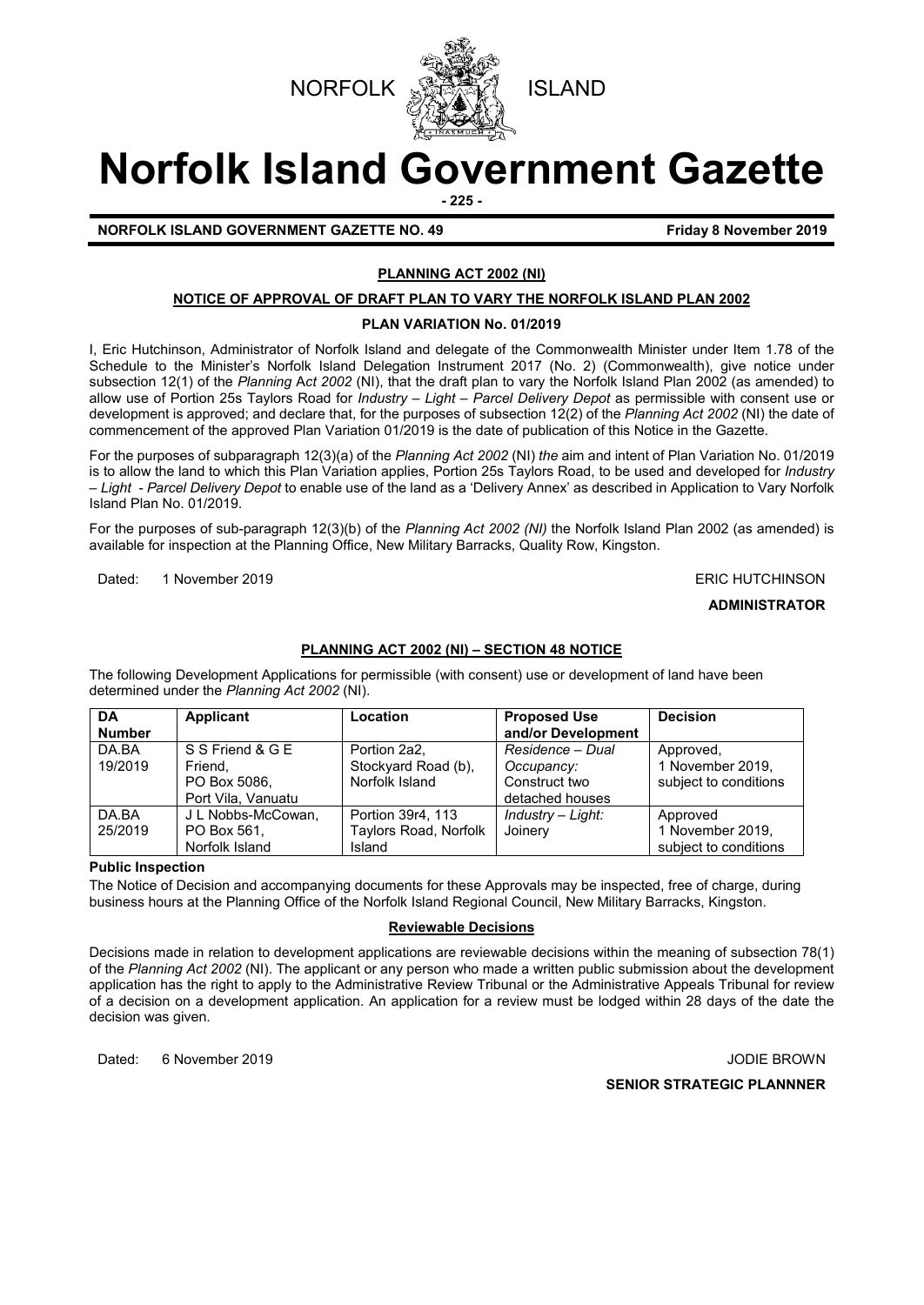#### **NORFOLK ISLAND GOVERNMENT GAZETTE NO. 49** *CONSERVERTHERS FRIDAY 6 AMONG STATE STATES STATES ARRALLY STATES STATES*

#### **TRAFFIC ACT 2010**

#### **TEMPORARY CLOSURE OF ROAD FOR ROAD WORKS**

#### **CULVERT REPLACEMENT & REPAIR**

#### **NEW FARM ROAD – INTERSECTION OF FERNY LANE/ NEW FARM ROAD**

I, Bruce Taylor, Acting Chief Executive Officer and Interim General Manager of the Norfolk Island Regional Council, under section 50 of the *Traffic Act 2010*, **close** that part or parts of the road specified in Part 1 of the Schedule to all vehicular traffic (except any vehicle specified in Part 2 of the Schedule) for and during the period **8.00 am to 4.00 pm on and from Monday 11 November 2019 through to 11 February 2020** as necessary for public safety purposes and as I am of the opinion it is necessary or desirable to do so in order to carry out **CULVERT REPLACEMENT AND REPAIR**.

#### **SCHEDULE**

**Part 1** – Part Road Closure: That part of New Farm Road, 500m from the Intersection of Ferny Land and New Farm Road, for the purpose of culvert/pipe replacement and repair as shown on the attached plan and map. The start and end of the road works site to be as officially signposted by the Council or as directed by Council workers at the works site or as directed by police from time to time during the period which from time to time may be a closure of all of the road or a closure of only a part of the road or a closure of one or more carriageways of New Farm Road as needed for the culvert works.

**Part 2** - Exempted classes of vehicles –

- (a) Vehicles and plant authorised by the Interim General Manager of the Norfolk Island Regional Council or delegate thereof for delivery of goods or services;
- (b) Council vehicles and plant involved on official business;
- (c) Police, ambulance, fire services and emergency vehicles on official business;
- (d) Vehicles authorised by OIC Police or delegate thereof.



#### Dated: 4 November 2019 BRUCE TAYLOR **ACTING CHIEF EXECUTIVE OFFICER**

#### **COMPANIES ACT 1985**

#### **NOTICE OF CANCELLATION OF REGISTRATION OF COMPANY AND COMPANY DISSOLVED UNDER SUBSECTION 561(4)**

I, Allen Bataille, Registrar of Companies, having previously gazetted a notice under section 561(2) of the Act on 26 July 2019 of a proposal to cancel the registration of a company, hereby give notice under subsection 561(4) of the *Companies Act 1985*, that the company specified in the attached Schedule, has this day had their registration cancelled and the company has been dissolved.

#### **SCHEDULE**

#### NORFOLK ADVENTURES PTY LTD

Dated: 4 November 2019 **ALLEN BATAILLE** 

**REGISTRAR OF COMPANIES**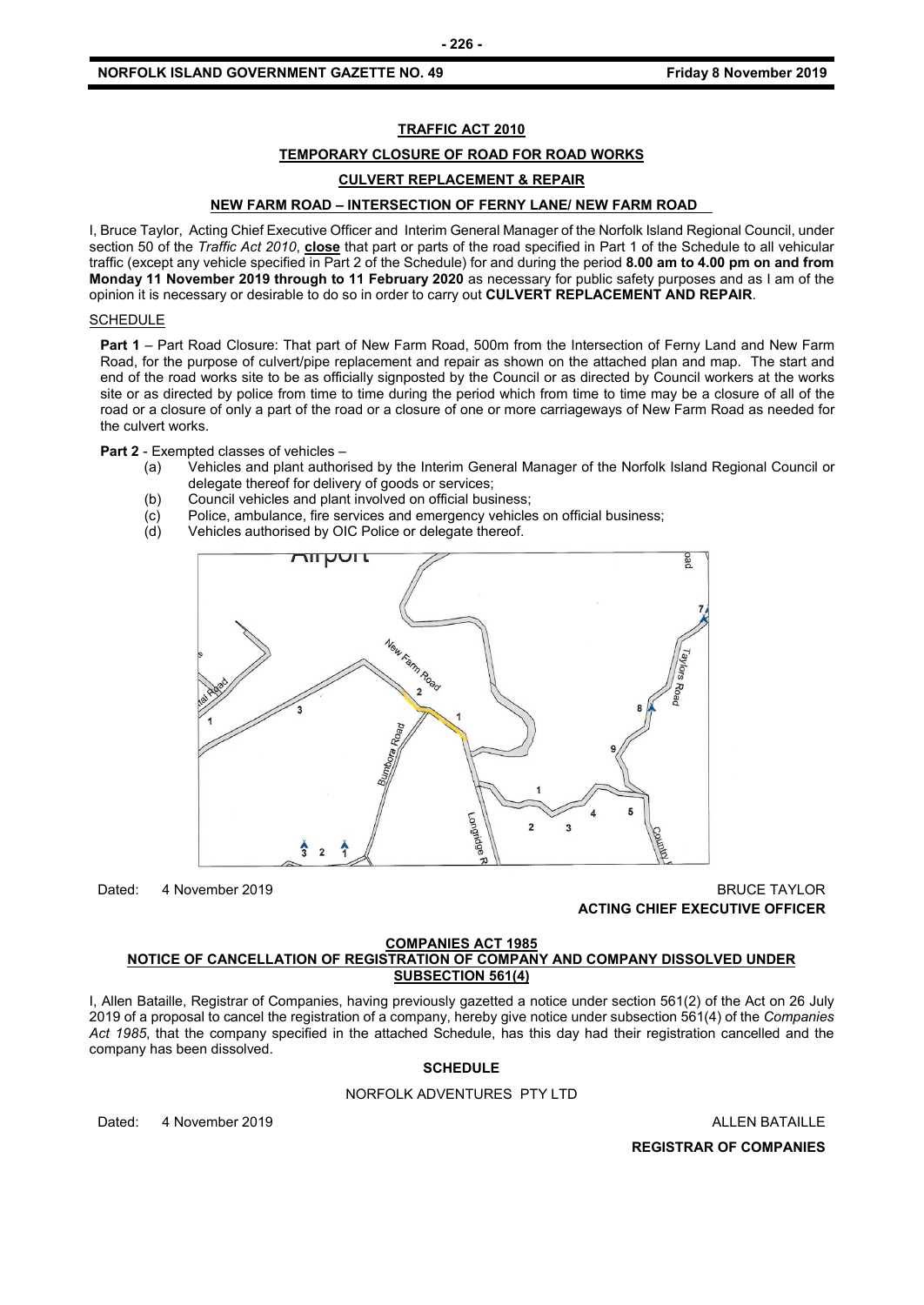#### **NORFOLK ISLAND GOVERNMENT GAZETTE NO. 49** *CONSERVERTHERS FRIDAY 6 AMONG STATE STATES STATES ARRALLY STATES STATES*

#### **COMPANIES ACT 1985**

#### **NOTICE OF CANCELLATION OF REGISTRATION OF COMPANY AND COMPANY DISSOLVED UNDER SUBSECTION 561(4)**

I, Allen Bataille, Registrar of Companies, having previously gazetted a notice under section 561(2) of the Act on 26 July 2019 of a proposal to cancel the registration of a company, hereby give notice under subsection 561(4) of the *Companies Act 1985*, that the company specified in the attached Schedule, has this day had their registration cancelled and the company has been dissolved.

#### **SCHEDULE**

P R N NORFOLK PTY LTD

Dated: 4 November 2019 **ALLEN BATAILLE** 

**REGISTRAR OF COMPANIES**

#### **PLANNING ACT 2002 (NI) NOTICE OF DRAFT DEVELOPMENT CONTROL PLAN**

I, Eric Hutchinson, Administrator of Norfolk Island, and delegate of the Commonwealth Minister under clause 5 of, and item 1.78 of the Schedule to the *Minister's Norfolk Island Delegation Instrument 2017 (No. 2)*, give notice, under section 21 of the *Planning Act 2002* (NI), of a draft development control plan to provide in greater detail than shown in the Norfolk Island Plan 2002 (as amended) standards and guidelines for use or development within the Kingston and Arthur's Vale Historic Area (KAVHA).

#### **Land to which the draft development control plan applies**

The draft development control plan applies to all land within the KAVHA site as defined by the World Heritage Listing boundary, being the land described in the schedule to the instrument made by the Minister for the Environment and Water Resources on 2 May 2007, pursuant to the section 324JJ of the *Environment Protection and Biodiversity Conservation Act 1999*, placing the KAVHA site in the National Heritage List (*Special Gazette*, No. S141, 1 August 2007); and shown shaded green in the Map below.



#### **Aim and intent of the draft development control plan**

The aim and intent of the draft development control plan is:

- a. To provide detailed standards and guidelines for people preparing development applications for use and development within KAVHA
- b. To assist the Norfolk Island Regional Council and the Minister (or Minister's delegate) in their consideration and determination of development applications for use and development within KAVHA
- c. To ensure that use and development within KAVHA is undertaken in a manner that is sensitive to the site's unique environmental and cultural heritage.

#### **Public Exhibition**

In accordance with section 21 of the *Planning Act 2002* (NI) the draft development control plan and supporting documentation are available for inspection, during business hours, between Monday 28<sup>th</sup> October 2019 and Monday 25<sup>th</sup> November 2019 at:

- The Norfolk Island Regional Council Planning Office, New Military Barracks, Kingston
- The Norfolk Island Regional Council Customer Care Office, New Cascade Road Burnt Pine
- The Office of the Administrator, New Military Barracks, Kingston

#### **Submissions**

Any person may make written submissions to the General Manager, Norfolk Island Regional Council about this draft development control plan. All submissions must be received by Monday 25<sup>th</sup> November 2019 and signed by at least one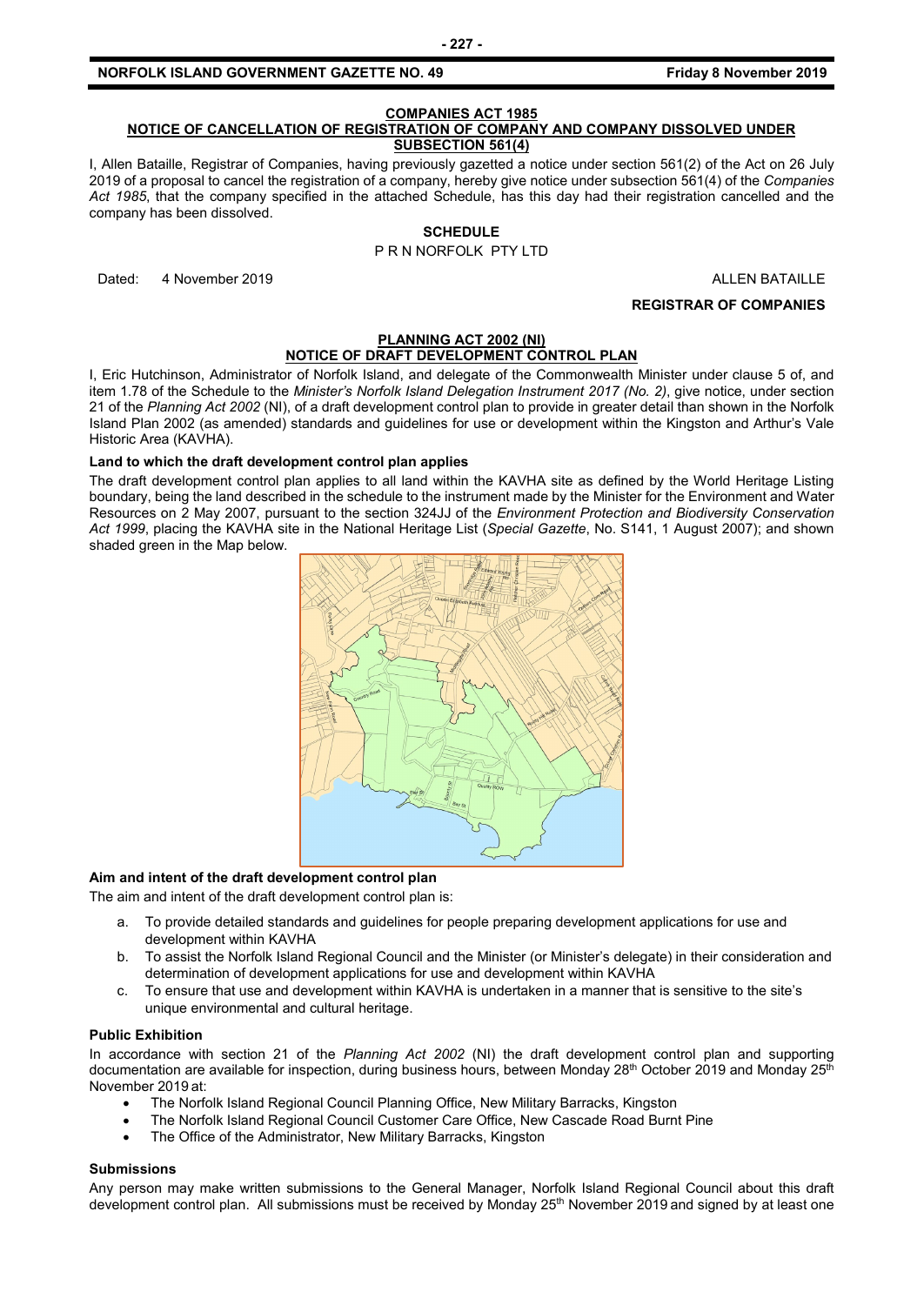person making the submission. If a submission objects to the draft development control plan, the grounds for objections must be specified in the submission.

Dated: 18 October 2019 **ERIC HUTCHINSON** 

#### **COURT OF PETTY SESSIONS**

The next sitting of the Court of Petty Sessions is set down for Tuesday 12 November 2019 at 9:30am in the Court House, Kingston.

Dated: 30 October 2019 **ALLEN BATAILLE** 

**CLERK OF THE COURT OF PETTY SESSIONS**

#### **TRAFFIC ACT 2010 (NI) TEMPORARY CLOSURE OF ROAD ON MONDAY 11 NOVEMBER 2019 REMEMBRANCE DAY SERVICE**

I, Bruce Taylor, Acting Chief Executive Officer and Interim General Manager of the Norfolk Island Regional Council, under section 50 of the *Traffic Act 2010* (NI), **close** that part or parts of the road specified in Part 1 of the Schedule to all vehicular traffic (except any vehicle specified in Part 2 of the Schedule) for and during the period **10.20am to 11.10am on Monday 11 November 2019** as necessary for public safety purposes and to enable a public function to be held on, or in the vicinity of the roads, namely for NORFOLK ISLAND RSL SUB BRANCH to conduct the **REMEMBRANCE DAY SERVICE.**

#### **SCHEDULE**

**Part 1** – Part road closure: That part of Quality Row and Pier Street at Cenotaph Corner as well as from the Cenotaph intersection of Middlegate Road and Quality Row to the intersection of Bounty Street and Quality Row.

**Part 2** - Exempted classes of vehicles –

- a) Vehicles authorised by the General Manager of the Norfolk Island Regional Council or delegate thereof for delivery of goods or services;
- b) Council vehicles involved on official business;
- c) Police, ambulance, fire services and emergency vehicles on official business;
- d) Vehicles authorised by OIC Police or delegate thereof
- 

Dated: 30 October 2019 BRUCE TAYLOR **ACTING CHIEF EXECUTIVE OFFICER**

#### **TRAFFIC ACT 2010 (NI)**

#### **TEMPORARY CLOSURE OF ROAD FOR ROAD WORKS: CULVERT/PIPE REPLACEMENT AND REPAIR CAPTAIN QUINTAL ROAD - INTERSECTION OF NEW FARM ROAD AND CAPTAIN QUINTAL ROAD**

I, Phillip Wilson, Acting Chief Executive Officer and Acting Interim General Manager of the Norfolk Island Regional Council, under section 50 of the *Traffic Act 2010* (NI), **close** that part or parts of the road specified in Part 1 of the Schedule to all vehicular traffic (except any vehicle specified in Part 2 of the Schedule) for and during the period **8.00 am to 4.00 pm on and from Tuesday 8 October to Friday 20 December 2019** as necessary for public safety purposes and as I am of the opinion it is necessary or desirable to do so in order to carry out culvert/pipe replacement and repair.

#### **SCHEDULE**

**Part 1** – Part Road Closure: That part of Captain Quintal Road, from the Intersection of New Farm Road and Captain Quintal Road for the purpose of culvert/pipe replacement and repair as shown on the attached plan and map. The start and end of the road works site to be as officially signposted by the Council or as directed by Council workers at the works site or as directed by police from time to time during the period which from time to time may be a closure of all of the road or a closure of only a part of the road or a closure of one or more carriageways of Captain Quintal Road as needed for the culvert works.

#### **Part 2** - Exempted classes of vehicles –

- a) Vehicles and plant authorised by the Interim General Manager of the Norfolk Island Regional Council or delegate thereof for delivery of goods or services;
- b) Council vehicles and plant involved on official business;
- c) Police, ambulance, fire services and emergency vehicles on official business;
- d) Vehicles authorised by OIC Police or delegate thereof.

## **ADMINISTRATOR**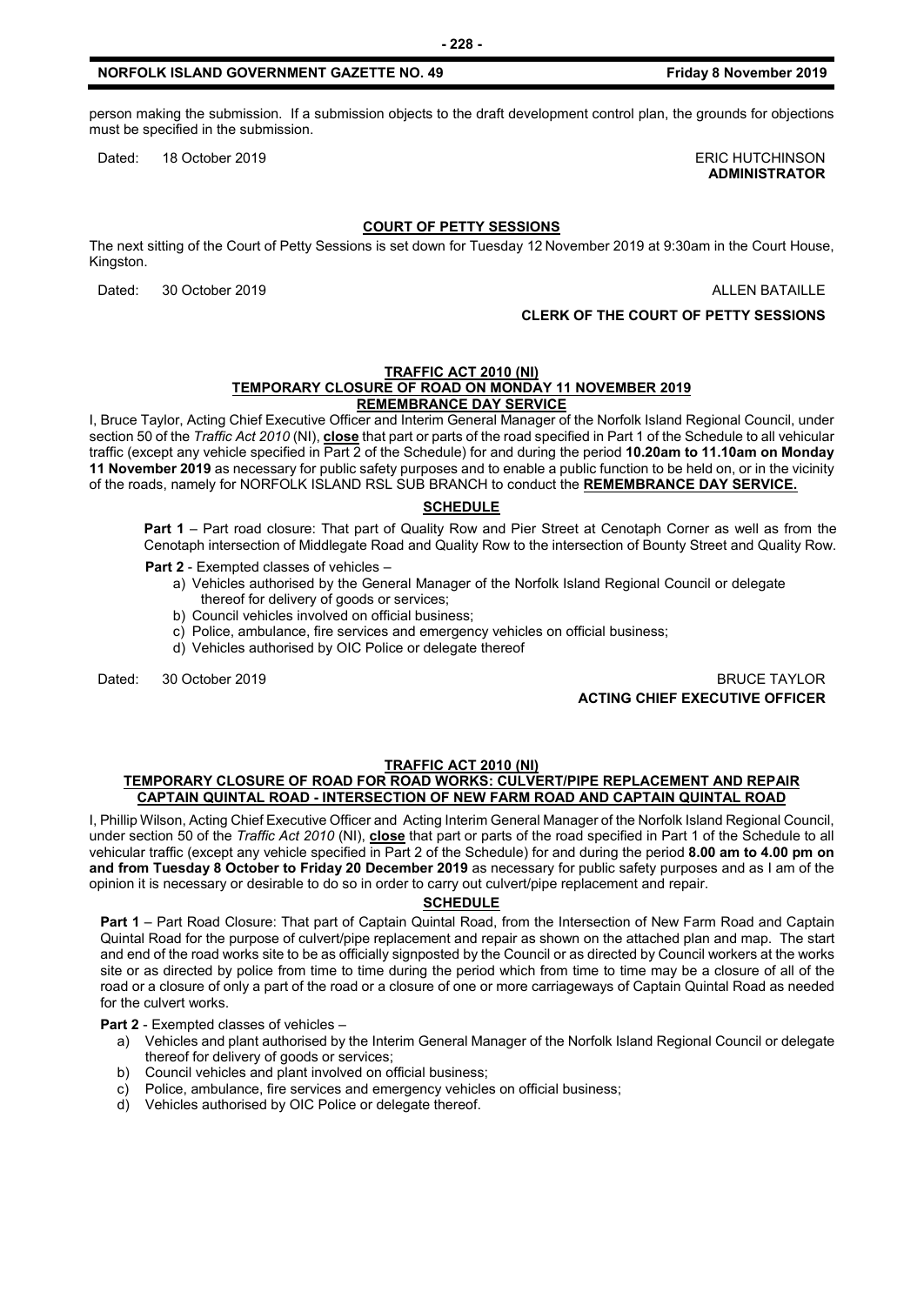

Dated: 1 October 2019 PHILLIP WILSON **ACTING CHIEF EXECUTIVE OFFICER**

#### **TRAFFIC ACT 2010 (NI) TEMPORARY CLOSURE OF ROAD FOR ROAD WORKS: CULVERT REPLACEMENT AND REPAIR CASCADE ROAD BETWEEN HARPERS ROAD AND YOUNGS ROAD**

I, Bruce Taylor, Acting Chief Executive Officer and Interim General Manager of the Norfolk Island Regional Council, under section 50 of the *Traffic Act 2010* (NI), **close** that part or parts of the road specified in Part 1 of the Schedule to all vehicular traffic (except any vehicle specified in Part 2 of the Schedule) for and during the period **7.00 am to 4.00 pm on and from Monday 30 September to Saturday 30 November 2019** as necessary for public safety purposes and as I am of the opinion it is necessary or desirable to do so in order to carry out culvert replacement and repair.

#### **SCHEDULE**

**Part 1** – Part Road Closure: That part of Cascade Road from Harpers Road along Cascade Road through to Youngs Road for the purpose of culvert replacement and repair as shown on the attached plan and map. The start and end of the road works site to be as officially signposted by the Council or as directed by Council workers at the works site or as directed by police from time to time during the period which from time to time may be a closure of all of the road or a closure of only a part of the road or a closure of one or more carriageways of Cascade Road as needed for the culvert works.

**Part 2** - Exempted classes of vehicles –

- a) Vehicles and plant authorised by the Interim General Manager of the Norfolk Island Regional Council or delegate thereof for delivery of goods or services;
- b) Council vehicles and plant involved on official business;
- c) Police, ambulance, fire services and emergency vehicles on official business;
- (d) Vehicles authorised by OIC Police or delegate thereof.

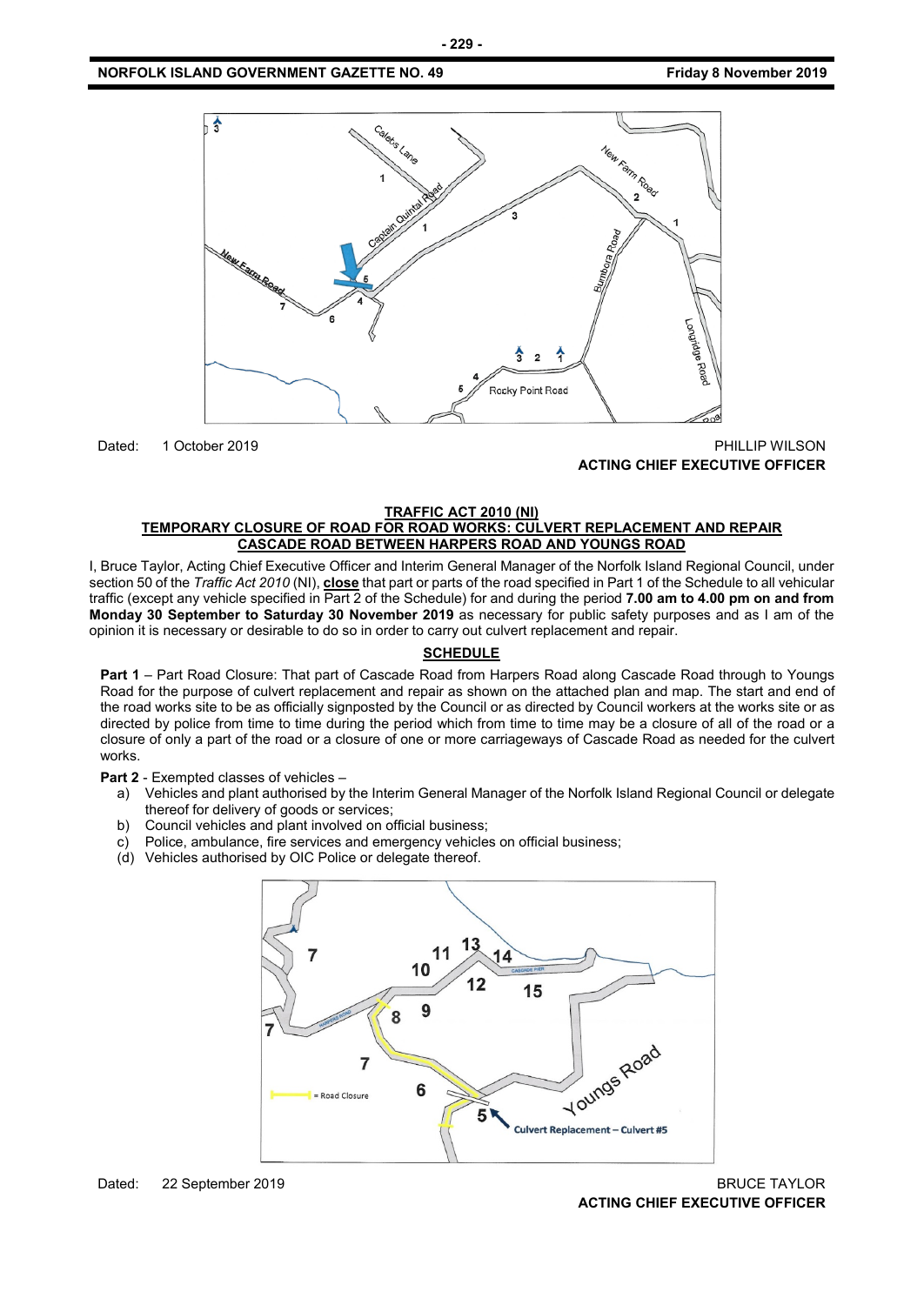#### **NORFOLK ISLAND GOVERNMENT GAZETTE NO. 49** *CONSERVERTHERS FRIDAY 6 AMONG STATE STATES STATES ARRALLY STATES STATES*

#### **TRAFFIC ACT 2010 (NI)**

#### **TEMPORARY CLOSURE OF ROAD: MOVEMENT OF WIDE AND HEAVY VEHICLES MARSHS ROAD FROM STOCKYARD ROAD TO BALL BAY**

I, Lotta Jackson, Chief Executive Officer and General Manager of the Norfolk Island Regional Council, under section 50 of the *Traffic Act 2010* (NI), temporarily close that part or parts of the road specified in Part 1 of the Schedule to all vehicular traffic (except any vehicle specified in Part 2 of the Schedule) **for a 24 hour period each day from 6:00am from Wednesday 9 October 2019 to 6:00am on Tuesday 31 March 2020** as I am of the opinion it is necessary or desirable to do so for public safety purposes and to enable Boral Resources QLD Pty Limited to receive and move vehicles, plant, equipment and materials from Ball Bay's temporary groyne involving the operation of wide and heavy vehicles and for related purposes.

#### **SCHEDULE**

- Part 1 Partial Road Closure: That part or parts of the roads comprising Marshs Road from Stockyard Road to Ball Bay. Part 2 - Exempted classes of vehicles:
	- (a) Vehicles and plant authorised by the General Manager of the Norfolk Island Regional Council or delegate thereof for delivery of goods or services;
	- (b) Council vehicles and plant involved on official business;
	- (c) Police, ambulance, fire services and emergency vehicles on official business;
	- (d) Vehicles authorised by OIC Police or delegate thereof;
	- (e) Fuel and Gas supply vehicles

Dated: 12 September 2019 LOTTA JACKSON

**CHIEF EXECUTIVE OFFICER**

#### **EMERGENCY MANAGEMENT RESPONSE PLANS REQUEST FOR QUOTE 18/19**

Council is seeking **Quotes** to provide a Water Response Plan and Bush Fire Response Plan to assist the Norfolk Island Regional Council (NIRC) deliver a plan to meet any potential natural disaster or drought.

The Project Scope is the development of a **Water Response Plan and Bush Fire Response Plan** for Norfolk Island that gives an overall document relevant to planning, preparing, response and recovery for any potential natural disaster or drought. The plan will assist NIRC meet its Statutory obligations under the *Disaster and Emergency Management Act*  2001 (NI) and the 2018 Norfolk Island Disaster and Emergency Plan (NORDISPLAN). The plans objectives are to maintain strong and beneficial partnerships between key internal and external stakeholders for the Plan.

Additional information relating to quote guidelines and scope of work can be found on the Norfolk Island Regional Council websit[e www.norfolkisland.gov.nf/your-council/tenders-and-eoi](http://www.norfolkisland.gov.nf/your-council/tenders-and-eoi)

Please note the following when responding;

| Quotes to be marked:      | Norfolk Island Emergency Management Response Plans RFQ 18/19                                                                                        |  |
|---------------------------|-----------------------------------------------------------------------------------------------------------------------------------------------------|--|
| <b>Closing date:</b>      | Friday 29 November 2019 at 4:00pm                                                                                                                   |  |
| <b>Submissions:</b>       | Quotes can be placed in the Tenders Box in the Registry Office, Council Offices,<br>Kingston or submitted by email to regional council @nirc.gov.nf |  |
| <b>Contact Person:</b>    | Bruce Taylor, Interim General Manager<br>$E:$ bruce.taylor@nirc.gov.nf<br>P:+6723 22001 or mobile +6723 52123                                       |  |
| 29 October 2019<br>Dated: | <b>BRUCE TAYLOR</b>                                                                                                                                 |  |

**INTERIM GENERAL MANAGER**

#### **TOURISM ADVISORY COMMITTEE MEMBERSHIP EXPRESSIONS OF INTEREST 22/19**

Council is seeking expressions of interest for the appointment of members to the Council's Tourism Advisory Committee for the duration of the Term of Council.

The Tourism Advisory Committee will meet on a monthly basis on the first Thursday of the month at 4.00pm. The Committee operates in accordance with its adopted Terms of Reference which are available from Council's website: [www.norfolkisland.gov.nf/your-council/council-advisory-committees/tourism-advisory-committee](http://www.norfolkisland.gov.nf/your-council/council-advisory-committees/tourism-advisory-committee)

The purpose of the Committee:

- To advise and make recommendations to the Norfolk Island Regional Council on Tourism Strategy.
- To provide advice to Council and support the efforts and direction of tourism to Norfolk Island, both in the immediate and long term.

#### **Membership required to replace resigned members include:**

One (1) Tourism Operations

Members must be interested in Tourism and Economic Development as part of the whole of Norfolk Island and not for self-interest only.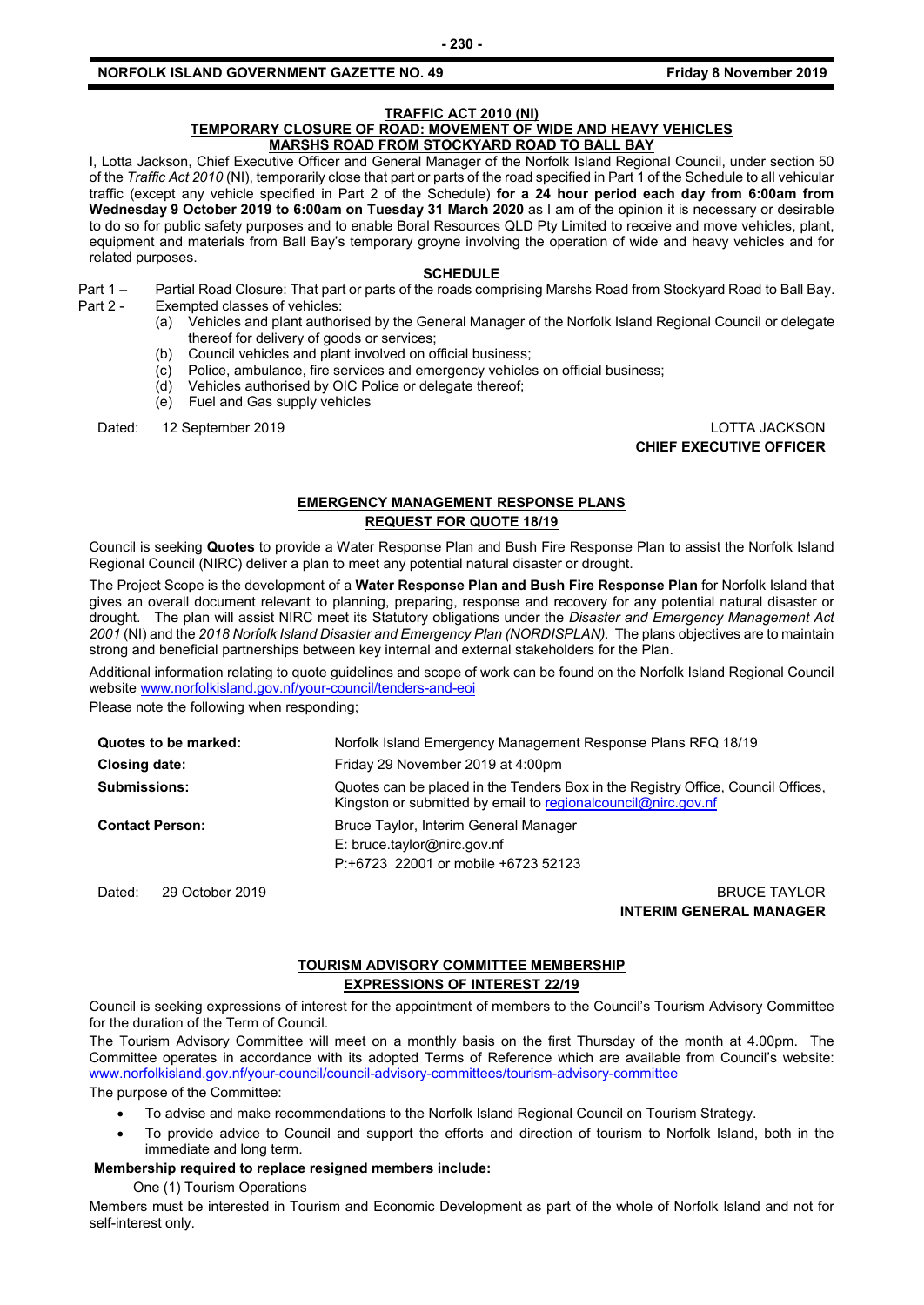| Application to be marked: | Tourism Advisory Committee Membership EOI 22/19     |
|---------------------------|-----------------------------------------------------|
| <b>Closing date:</b>      | Friday 15 November 2019 at 4:00pm                   |
| <b>Submissions:</b>       | Email submissions to: regional council @nirc.gov.nf |
| <b>Contact Person:</b>    | Rose Fyans                                          |
|                           | E: rose.evans@nirc.gov.nf                           |
|                           | P: 22147                                            |

Applicants should highlight their suitability for the role through the provision of a cover letter which details which body they are representing (this could be community member), resume and any other supporting documentation.

Dated: 22 October 2019 BRUCE TAYLOR **INTERIM GENERAL MANAGER**

#### **ARGENTINE ANT DETECTOR DOG EXPRESSIONS OF INTEREST 20/19**

| Description:             | To provide and maintain dog kennelling and / or dog detection services of an Argentine<br>Ant Detector Dog on Norfolk Island. |
|--------------------------|-------------------------------------------------------------------------------------------------------------------------------|
| Closing date:            | Extended to Monday 11 November 2019 at 4:00pm                                                                                 |
| Lodgement:               | Submissions to be marked: Argentine Ant Detector Dog EOI 20/19                                                                |
| <b>Lodgement Method:</b> | Complete Application Form, available here:<br>http://www.norfolkisland.gov.nf/open-tenders-and-eoi                            |
| <b>Contact Officer:</b>  | Jim Castles<br>Senior Environmental Officer<br>Phone: 22609<br>Email: jim.castles@nirc.gov.nf                                 |

Dated: 17 October 2019 BRUCE TAYLOR **INTERIM GENERAL MANAGER**

#### **ITEMS SURPLUS TO REQUIREMENT EXPRESSIONS OF INTEREST 21/19**

Expressions of Interest are invited for the Sale of Items Surplus to Requirement (cars, utilities, hardware items and other plant and equipment).

Items can be inspected at the Works Depot between the hours of 8:00am – 11:00am Monday to Friday by contacting Millie Walden on 22006 ext. 111.

Items will be sold 'as is, where is' and the Norfolk Island Regional Council makes no warranty or representation whatsoever as to the fitness or suitability of the items for any particular purpose or use.

|                     | <b>Application to be marked:</b> Surplus items to requirement EOI 21/19   |
|---------------------|---------------------------------------------------------------------------|
| Closing date:       | Friday 15 November 2019 at 4:00pm                                         |
| <b>Submissions:</b> | Application form must be completed and returned via:                      |
|                     | Email: regionalcouncil@nirc.gov.nf                                        |
|                     | Application form available from norfolkisland.gov.nf/open-tenders-and-eoi |
|                     |                                                                           |

The highest or indeed any expressions of interest need not necessarily be accepted.

Dated: 15 October 2019 ALAN BUCKLEY

**MANAGER LOCAL SERVICES AND ASSETS**